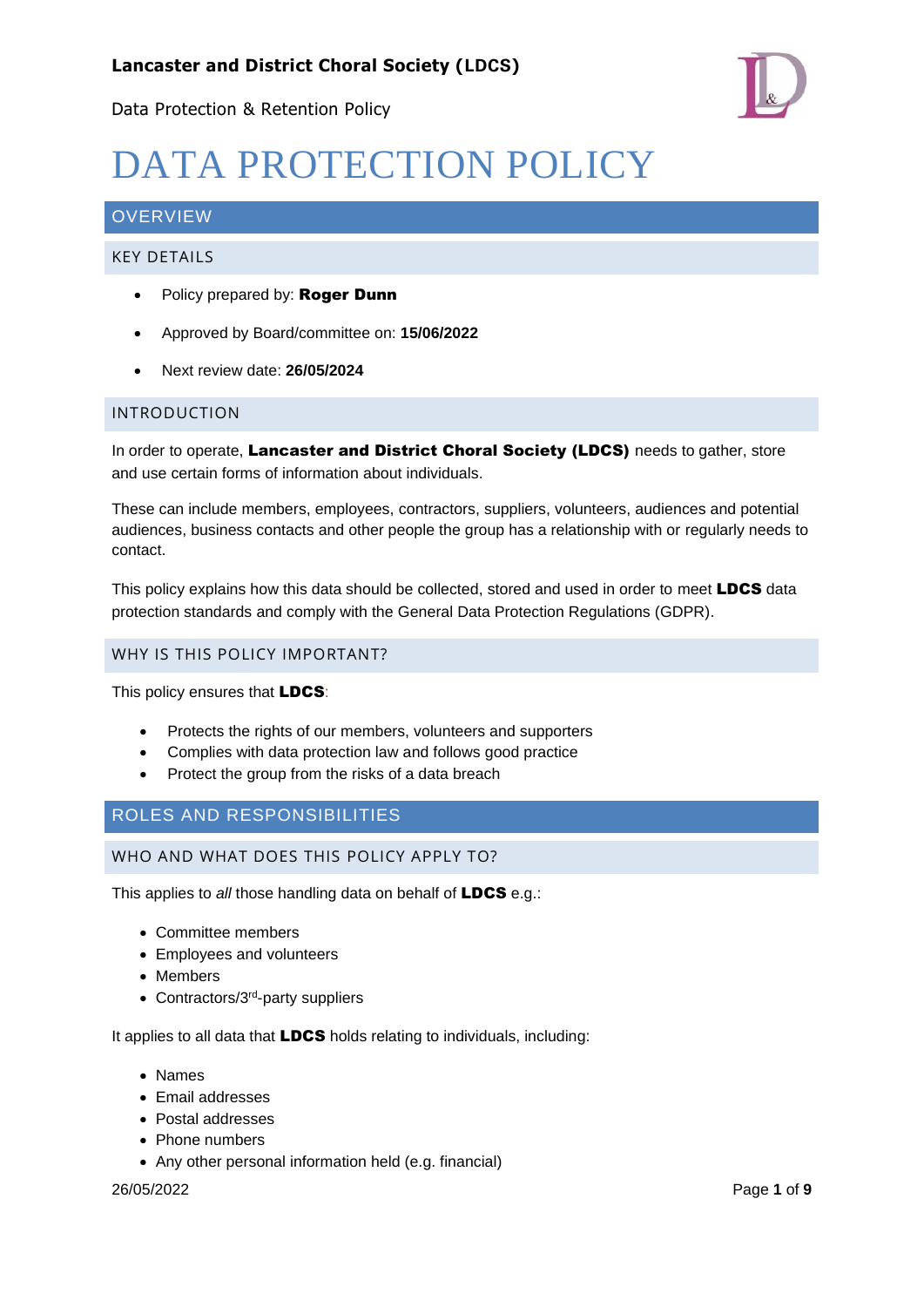

#### ROLES AND RESPONSIBILITIES

LDCS is the Data Controller and will determine what data is collected and how it is used. The Data Protection Officer for LDCS is Roger Dunn. They, together with the [trustees/committee], are responsible for the secure, fair and transparent collection and use of data by **LDCS**. Any questions relating to the collection or use of data should be directed to the Data Protection Officer.

*Everyone* who has access to data as part of LDCS has a responsibility to ensure that they adhere to this policy.

LDCS uses third party Data Processors (e.g. [trybooking.co.uk\)](http://trybooking.co.uk/) to process data on its behalf. LDCS will ensure all Data Processors are compliant with GDPR.

# DATA PROTECTION PRINCIPLES

#### A) WE FAIRLY AND LAWFULLY PROCESS PERSONAL DATA IN A TRANSPARENT WAY

**LDCS** will only collect data where lawful and where it is necessary for the legitimate purposes of the group.

- A member's [name and contact details] will be collected when they first join the group, and will be used to contact the member regarding group membership administration and activities. Other data may also subsequently be collected in relation to their membership, including their payment history for 'subs'. Where possible LDCS will anonymise this data
	- $\circ$  Lawful basis for processing this data: Contract (the collection and use of data is fair and reasonable in relation to **LDCS** completing tasks expected as part of the individual's membership).
- The name and contact details of volunteers, employees and contractors will be collected when they take up a position, and will be used to contact them regarding group administration related to their role.

Further information, including personal financial information and criminal records information may also be collected in specific circumstances where lawful and necessary (in order to process payment to the person or in order to carry out a DBS check).

- Lawful basis for processing this data: Contract (the collection and use of data is fair and reasonable in relation to **LDCS** completing tasks expected as part of working with the individuals),
- An individual's name and contact details will be collected when they make a booking for an event. This will be used to contact them about their booking and to allow them entry to the event.
	- o Lawful basis for processing this data: Contract (the collection and use of data is fair and reasonable in relation to **LDCS** completing tasks expected as part of the booking),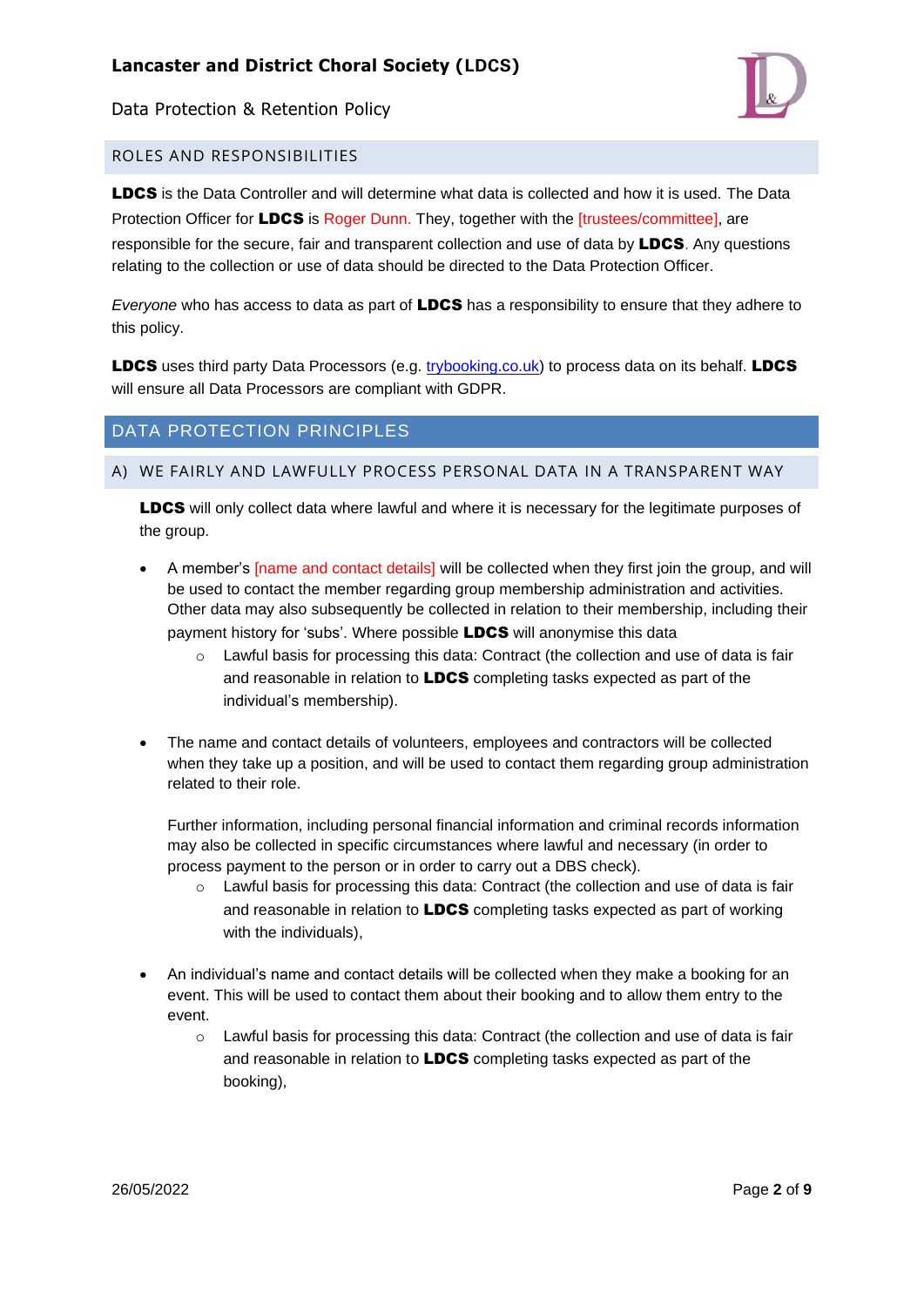

#### Data Protection & Retention Policy

- An individual's name, contact details and other details may be collected at any time (including when booking tickets or at an event), with their consent, in order for **LDCS** to communicate with them about and promote group activities. See 'How we get consent' below.  $\circ$  Lawful basis for processing this data: Consent (see 'How we get consent')
- Pseudonymous or anonymous data (including behavioural, technological and geographical/regional) on an individual may be collected via tracking 'cookies' when they access our website or interact with our emails, in order for us to monitor and improve our effectiveness on these channels. See 'Cookies on the LDCS website' below.
	- o Lawful basis for processing this data: Consent (see 'How we get consent')

#### B) WE ONLY COLLECT AND USE PERSONAL DATA FOR SPECIFIC, EXPLICIT AND LEGITIMATE PURPOSES AND WILL ONLY USE THE DATA FOR THOSE SPECIFIED PURPOSES.

When collecting data, LDCS will always provide a clear and specific privacy statement explaining to the subject why the data is required and what it will be used for.

#### C) WE ENSURE ANY DATA COLLECTED IS RELEVANT AND NOT EXCESSIVE

**LDCS** will not collect or store more data than the minimum information required for its intended purpose.

E.g. we need to collect telephone numbers from members in order to be able to contact them about group administration, but data on their marital status or sexuality will not be collected, since it is unnecessary and excessive for the purposes of group administration.

#### D) WE ENSURE DATA IS ACCURATE AND UP-TO-DATE

LDCS will ask members, volunteers and staff to check and update their data on an annual basis. Any individual will be able to update their data at any point by contacting the Data Protection Officer.

#### E) WE ENSURE DATA IS NOT KEPT LONGER THAN NECESSARY

**LDCS** will keep records for no longer than is necessary in order to meet the intended use for which it was gathered (unless there is a legal requirement to keep records).

The storage and intended use of data will be reviewed in line with the **LDCS** data retention policy. When the intended use is no longer applicable (e.g. contact details for a member who has left the group), the data will be deleted within a reasonable period.

#### F) WE KEEP PERSONAL DATA SECURE

LDCS will ensure that data held by us is kept secure.

• Electronically-held data will be held within a password-protected and secure environment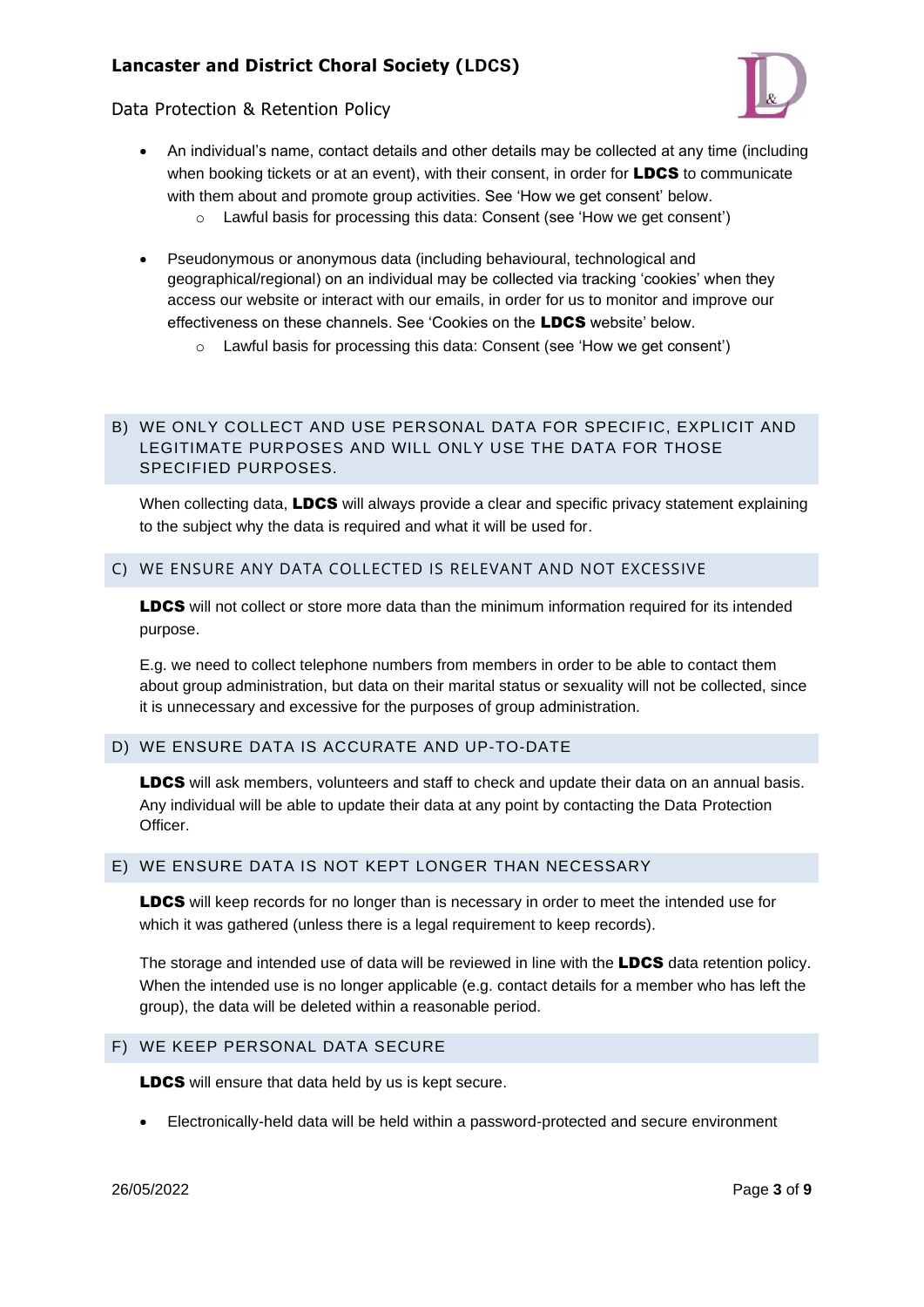

#### Data Protection & Retention Policy

- Passwords for electronic data files will be re-set each time an individual with data access leaves their role/position
- Physically-held data (e.g. membership forms or email sign-up sheets) will be stored in a locked cupboard
- Keys for locks securing physical data files should be collected by the Data Protection Officer from any individual with access if they leave their role/position. The codes on combination locks should be changed each time an individual with data access leaves their role/position
- Access to data will only be given to relevant trustees/committee members/contractors where it is clearly necessary for the running of the group. The Data Protection Officer will decide in what situations this is applicable and will keep a master list of who has access to data

# G) TRANSFER TO COUNTRIES OUTSIDE THE EEA

LDCS will not transfer data to countries outside the European Economic Area (EEA), unless the country has adequate protection for the individual's data privacy rights.

# INDIVIDUAL RIGHTS

When LDCS collects, holds and uses an individual's personal data that individual has the following the rights over that data. LDCS will ensure its data processes comply with those rights and will make all reasonable efforts to fulfil requests from an individual in relation to those rights.

#### INDIVIDUAL'S RIGHTS

- *Right to be informed:* whenever LDCS collects data it will provide a clear and specific privacy statement explaining why it is being collected and how it will be used.
- *Right of access:* individuals can request to see the data LDCS holds on them and confirmation of how it is being used. Requests should be made in writing to the Data Protection Officer and will be complied with free of charge and within one month. Where requests are complex or numerous this may be extended to two months
- *Right to rectification:* individuals can request that their data be updated where it is inaccurate or incomplete. LDCS will request that members, staff and contractors check and update their data on an annual basis. Any requests for data to be updated will be processed within one month.
- *Right to object:* individuals can object to their data being used for a particular purpose. **LDCS** will always provide a way for an individual to withdraw consent in all marketing communications. Where we receive a request to stop using data we will comply unless we have a lawful reason to use the data for legitimate interests or contractual obligation.
- *Right to erasure:* individuals can request for all data held on them to be deleted. LDCS data retention policy will ensure data is not held for longer than is reasonably necessary in relation to the purpose it was originally collected. If a request for deletion is made we will comply with the request unless: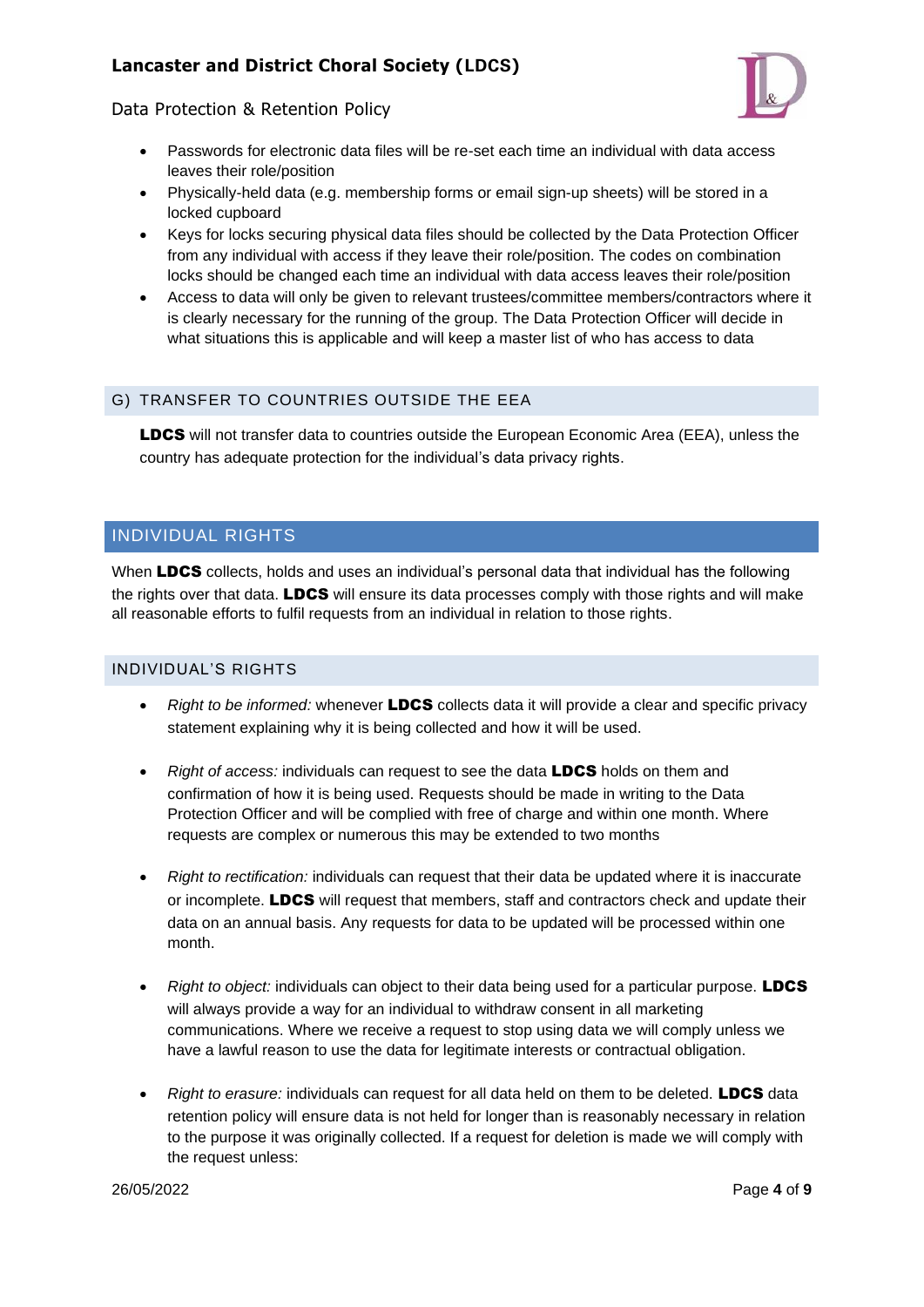



- There is a lawful reason to keep and use the data for legitimate interests or contractual obligation.
- There is a legal requirement to keep the data.
- *Right to restrict processing:* individuals can request that their personal data be 'restricted' that is, retained and stored but not processed further (e.g. if they have contested the accuracy of any of their data, **LDCS** will restrict the data while it is verified).

Though unlikely to apply to the data processed by LDCS, we will also ensure that rights related to portability and automated decision making (including profiling) are complied with where appropriate.

#### MEMBER-TO-MEMBER CONTACT

We only share members' data with other members with the subject's prior consent

As a membership organisation **LDCS** encourages communication between members.

To facilitate this:

• Members can request the personal contact data of other members in writing via the Data Protection Officer or Membership Secretary. These details will be given, as long as they are for the purposes of contacting the subject (e.g. an email address, not financial or health data) and the subject has consented to their data being shared with other members in this way

#### HOW WE GET CONSENT

LDCS will regularly collect data from consenting supporters for marketing purposes. This includes contacting them to promote performances, updating them about group news, fundraising and other group activities.

Any time data is collected for this purpose, we will provide:

- A method for users to show their positive and active consent to receive these communications (e.g. a 'tick box')
- A clear and specific explanation of what the data will be used for (e.g. 'Tick this box if you would like LDCS to send you email updates with details about our forthcoming events, fundraising activities and opportunities to get involved')

Data collected will only ever be used in the way described and consented to (e.g. we will not use email data in order to market 3rd-party products unless this has been explicitly consented to).

Every marketing communication will contain a method through which a recipient can withdraw their consent (e.g. an 'unsubscribe' link in an email). Opt-out requests such as this will be processed within 14 days.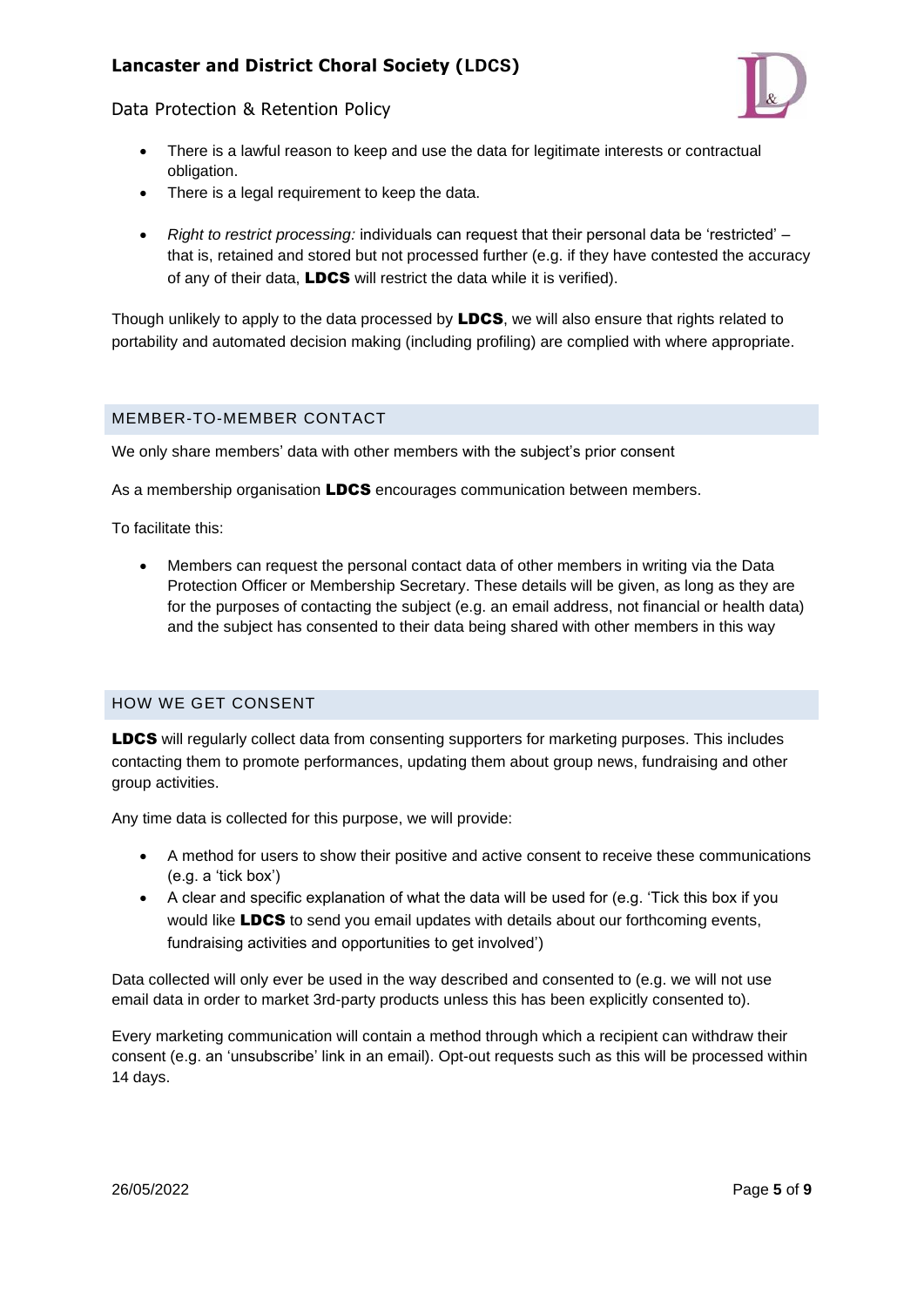

# COOKIES ON THE LDCS WEBSITE

A cookie is a small text file that is downloaded onto 'terminal equipment' (e.g. a computer or smartphone) when the user accesses a website. It allows the website to recognise that user's device and store some information about the user's preferences or past actions.

LDCS uses cookies on our website [www.ldcs-choral.org.uk](http://www.ldcs-choral.org.uk/) in order to monitor and record their activity. This allows us to improve users' experience of our website by, for example, allowing for a 'logged in' state, and by giving us useful insight into how users as a whole are engaging with the website.

We will implement a pop-up box on [www.ldcs-choral.org.uk](http://www.ldcs-choral.org.uk/) that will activate each new time a user visits the website. This will allow them to click to consent (or not) to continuing with cookies enabled, or to ignore the message and continue browsing (i.e. give their implied consent).

It will also include a link to our Privacy Policy which outlines which specific cookies are used and how cookies can be disabled in the most common browsers.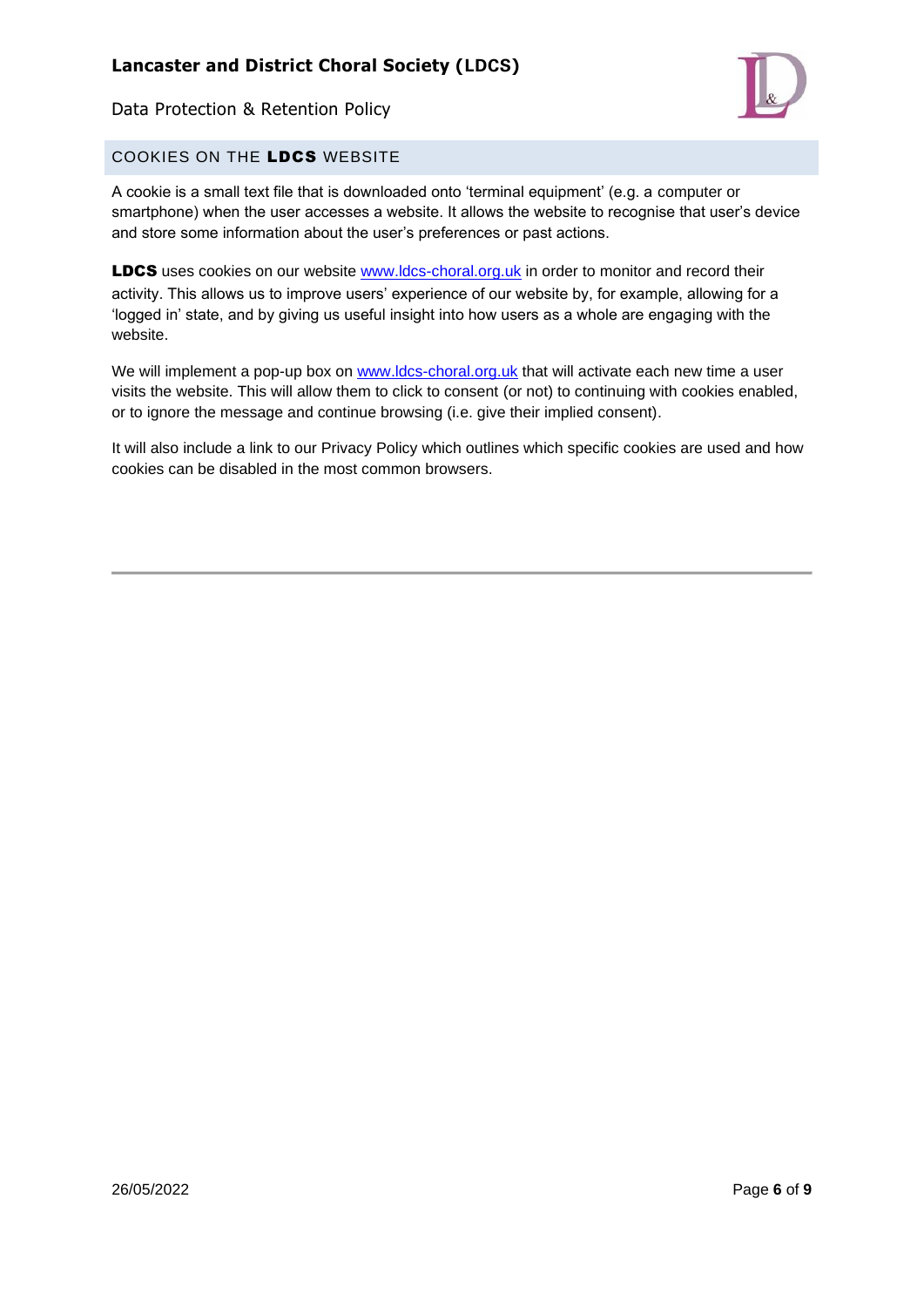

# DATA RETENTION POLICY

# DATA RETENTION POLICY **OVERVIEW**

#### INTRODUCTION

This policy sets out how LDCS will approach data retention and establishes processes to ensure we do not hold data for longer than is necessary.

It forms part of LDCS Data Protection Policy.

#### ROLES AND RESPONSIBILITIES

LDCS is the Data Controller and will determine what data is collected, retained and how it is used. The Data Protection Officer for LDCS is Roger Dunn. They, together with the [trustees/committee] are responsible for the secure and fair retention and use of data by **LDCS**. Any questions relating to data retention or use of data should be directed to the Data Protection Officer.

#### REGULAR DATA REVIEW

A regular review of all data will take place to establish if LDCS still has good reason to keep and use the data held at the time of the review.

As a general rule a data review will be held every 2 years and no more than 27 calendar months after the last review. The second review took place on 25 May 2020.

#### DATA TO BE REVIEWED

- LDCS stores data on digital documents (e.g. spreadsheets) stored on personal devices held by committee members.
- Data stored on third party online services (e.g. [trybooking.co.uk\)](http://trybooking.co.uk/)
- Physical data stored at the homes of committee members

#### WHO THE REVIEW WILL BE CONDUCTED BY

The review will be conducted by the Data Protection Officer with other committee members to be decided on at the time of the review.

#### HOW DATA WILL BE DELETED

- Physical data will be destroyed safely and securely, including shredding.
- All reasonable and practical efforts will be made to remove data stored digitally.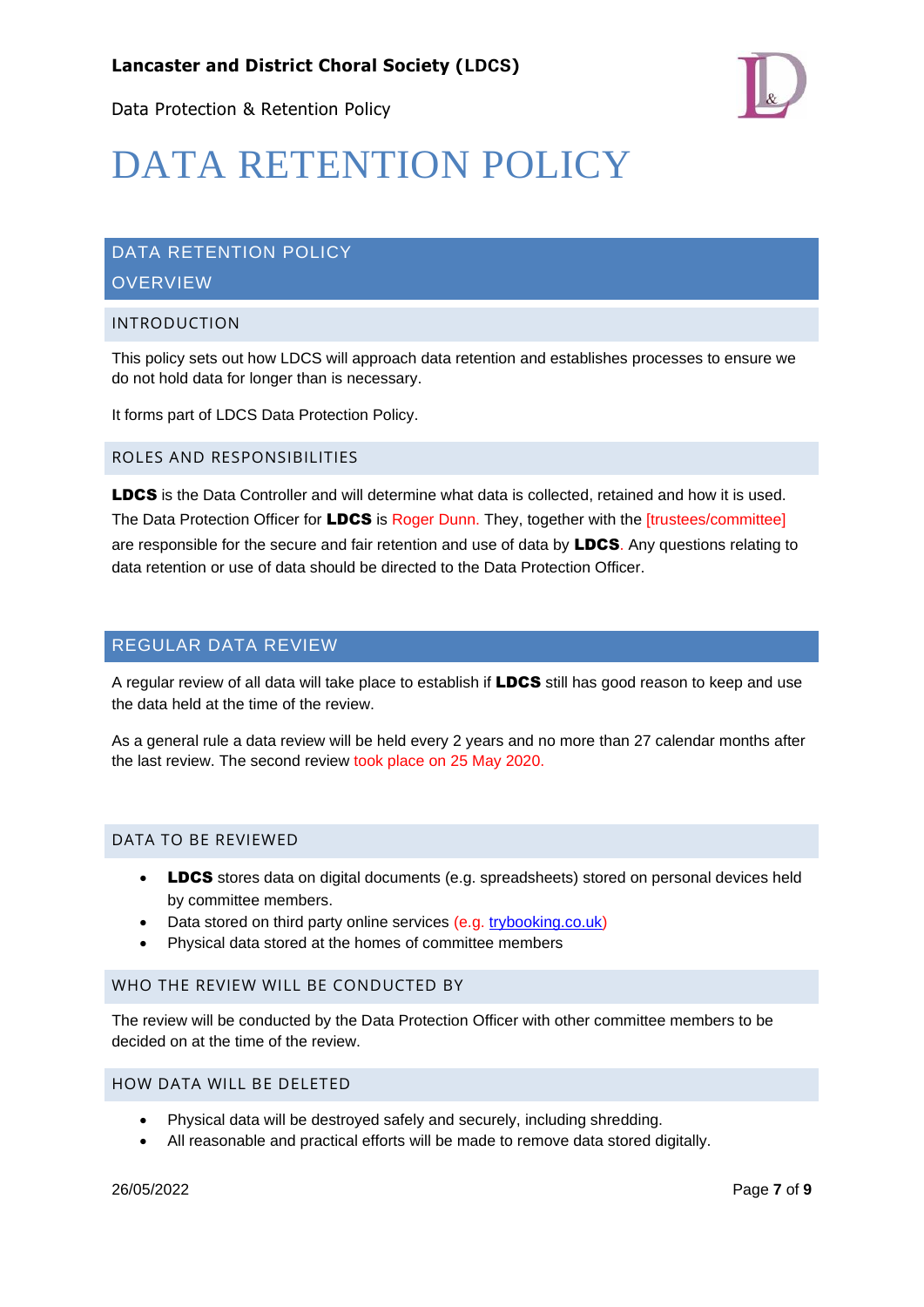- $\circ$  Priority will be given to any instances where data is stored in active lists (e.g. where it could be used) and to sensitive data.
- $\circ$  Where deleting the data would mean deleting other data that we have a valid lawful reason to keep (e.g. on old emails) then the data may be retained safely and securely but not used.

# CRITERIA

The following criteria will be used to make a decision about what data to keep and what to delete.

| Question                                                                                                                                            | <b>Action</b>                                                              |                                                                                                 |
|-----------------------------------------------------------------------------------------------------------------------------------------------------|----------------------------------------------------------------------------|-------------------------------------------------------------------------------------------------|
|                                                                                                                                                     | <b>Yes</b>                                                                 | <b>No</b>                                                                                       |
| Is the data stored securely?                                                                                                                        | No action necessary                                                        | Update storage protocol in<br>line with Data Protection<br>policy                               |
| Does the original reason for<br>having the data still apply?                                                                                        | Continue to use                                                            | Delete or remove data                                                                           |
| Is the data being used for its<br>original intention?                                                                                               | Continue to use                                                            | Either delete/remove or<br>record lawful basis for use<br>and get consent if<br>necessary       |
| Is there a statutory<br>requirement to keep the<br>data?                                                                                            | Keep the data at least until<br>the statutory minimum no<br>longer applies | Delete or remove the data<br>unless we have reason to<br>keep the data under other<br>criteria. |
| Is the data accurate?                                                                                                                               | Continue to use                                                            | Ask the subject to<br>confirm/update details                                                    |
| Where appropriate do we<br>have consent to use the<br>data. This consent could be<br>implied by previous use and<br>engagement by the<br>individual | Continue to use                                                            | Get consent                                                                                     |
| Can the data be<br>anonymised                                                                                                                       | Anonymise data                                                             | Continue to use                                                                                 |

#### STATUTORY REQUIREMENTS

Date stored by LDCS may be retained based in statutory requirements for storing data other than data protection regulations. This might include but is not limited to:

- Gift Aid declarations records
- Details of payments made and received (e.g. in bank statements and accounting records)